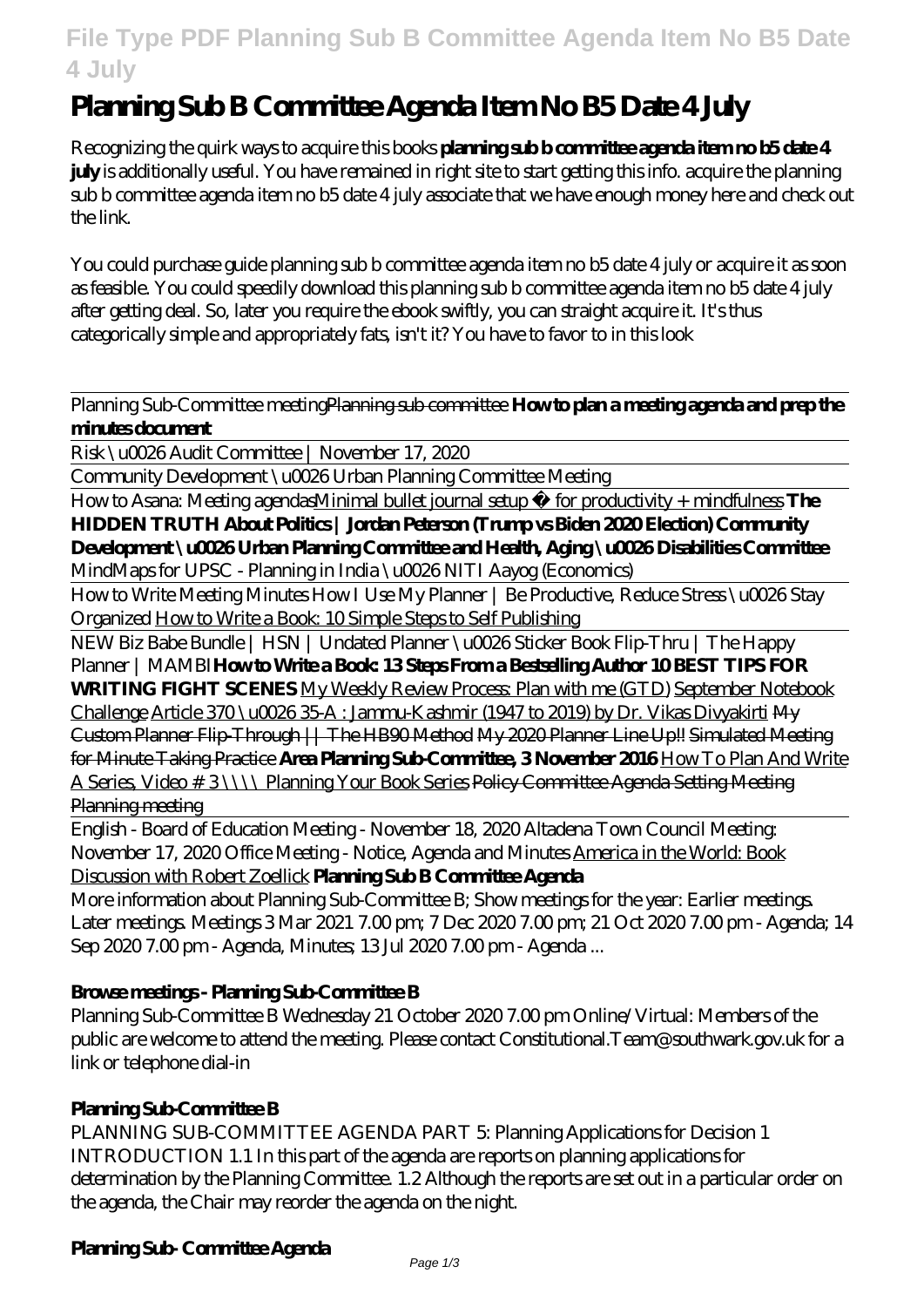## **File Type PDF Planning Sub B Committee Agenda Item No B5 Date 4 July**

Planning Sub-Committee B Tuesday 29 October 2019 7.00 pm Ground Floor Meeting Room G02, 160 Tooley Street, London SE1 2QH Supplemental Agenda No.1 List of Contents Item No. Title Page No. 7. Development management items 1 - 32 Addendum report – late observations and further information. Tabled at the meeting. Open Agenda

#### **Planning Sub-Committee B**

9.1 IslingtonCouncil (Planning Sub-Committee B), in determiningthe planningapplications has the following main statutory dutiesto perform: To have regard to the provisions of the development plan, so far as material to the application and to any other material considerations (Section 70 Town & Country Planning Act 1990);

#### **PLANNING SUB-COMMITTEE B AGENDA ITEM:B2**

Planning Sub-Committee B Tuesday 30 October 2018 7.00 pm Ground Floor Meeting Room G02 - 160 Tooley Street, London SE1 2QH Supplemental Agenda No.1 List of Contents Item No. Title Page No. 7. Development management items Addendum report – tabled at the meeting. 1 - 4 Open Agenda

#### **Planning Sub-Committee B - Meetings, agendas, and minutes**

Planning Sub-Committee B Wednesday 7 March 2018 6.30 pm Ground Floor Meeting Room G02 -160 Tooley Street, London SE1 2QH Supplemental Agenda No.1 List of Contents Item No. Title Page No. 7. Development management items 1 - 7 Addendum report – late observations, consultation responses and further information. Tabled at the meeting. Open Agenda

#### **Planning Sub-Committee B - Meetings, agendas, and minutes**

Information about Area Planning Sub-Committee. The Terms of Reference for the Area Planning Sub Committee are: To consider and determine applications for planning permission and other related...

#### **Browse meetings - Area Planning Sub-Committee**

6.30 pm Licensing Sub Committee A 05/11; 7.30 pm Planning Committee 05/11; 6. 9. 10. 7.30 pm Planning Sub Committee A 10/11; 11. 400 pm NEW - Pensions Sub Committee 11/11; 12. 6.30 pm CANCELLED - Licensing Committee 12/11; 13. 16. 7.30 pm Environment and Regeneration Scrutiny Committee 16/11; 17. 18. 19. 9.00 am Personnel Sub-Committee 19/11 ...

## **Committee Meetings - Islington Council - Democracy**

Planning matters are debated and decided by four planning committees. There are three committees based on areas of Cornwall (West, Central and East) and one strategic committee which covers all of Cornwall, and also deals with large scale and commercial developments.

## **Planing committees - Convall Council**

We provide a webcast of most Council and Committee meetings and a link or embedded video can be found on the relevant agenda page. Show meetings for: Current committees All committees Year 2021 Year 2020 Year 2019 Year 2018 Year 2017 Year 2016 Year 2015 Year 2014 Year 2013 Year 2012 Year 2011 Year 2010 Year 2009 Year 2008 Year 2007 Year 2006 Year 2005 Year 2004 Year 2003 Year 2002 Year 2001...

## **Browse Meetings, 2020 - Reading Borough Council**

The Planning Sub-Committee normally meets monthly on the second Monday of the month (except August). Meetings start at 7pm and normally end before 10pm. Meetings take place at Civic Centre, High...

## **Planning Sub Committee | Haringey Council**